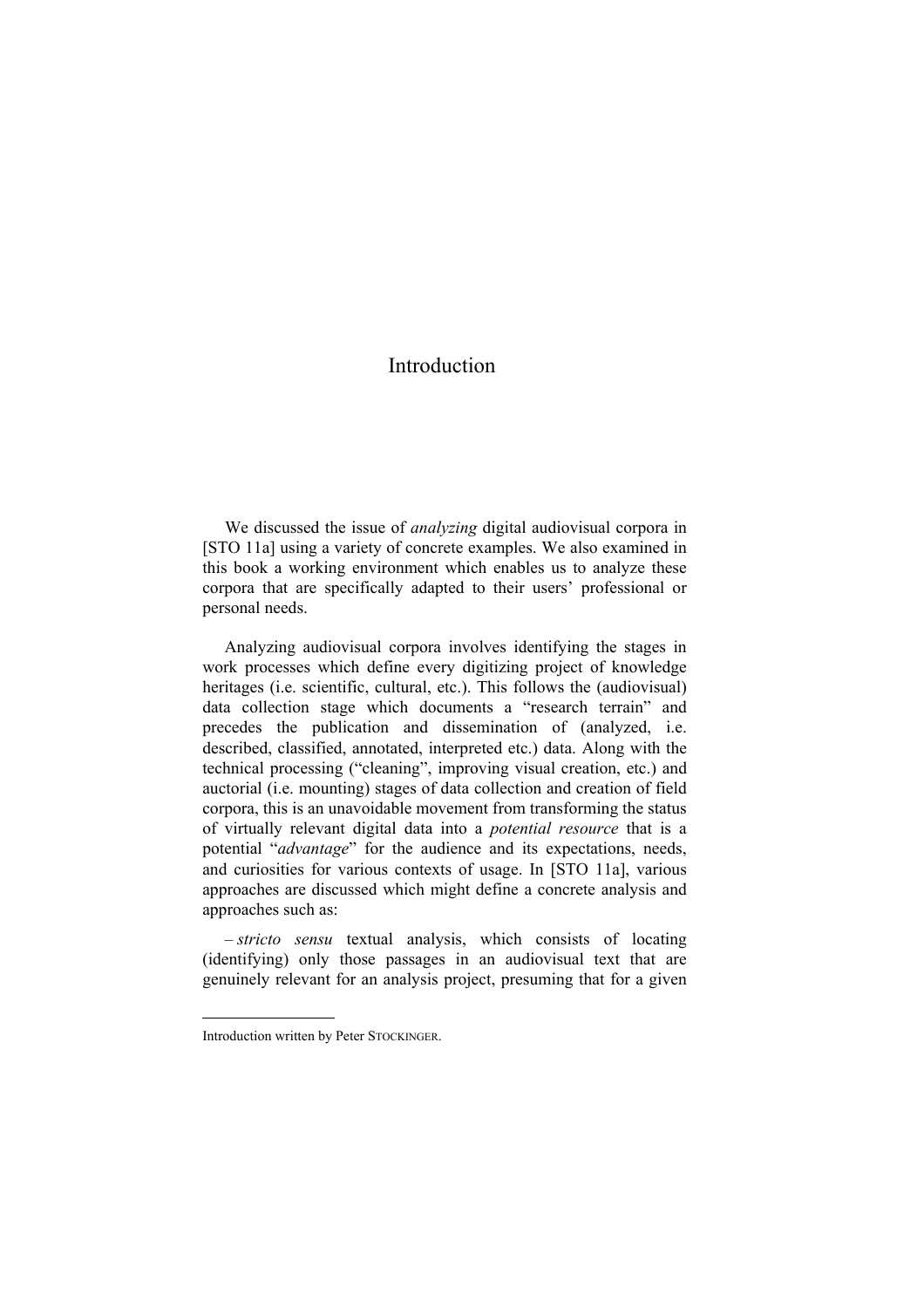## xii Digital Audiovisual Archives

analysis not the whole audiovisual text (no matter if it is a documentary or a simply "raw" recording of a cultural or scientific manifestation) is necessarily relevant. Once the passage(s) is/are identified, the *analyst* (a role given to an individual or group undertaking an analysis project) segments the audiovisual text, that is (virtually) extracts the identified passage(s), provides them with a provisory title, and records the temporal values corresponding to their beginning and end of the audiovisual text's linear progression. The analyst can always return to this analysis to modify, for example, the beginning and end of the segmented passage, to suppress segmented passages, or redefine identified passages, and so on;

– *meta-description* of which the object is not so much the audiovisual text or the analyzed passage of an audiovisual text. The aim of meta-description, rather, is to explain the aim of the analysis itself: its authors, aims, the *area of expertise* (i.e. the area of knowledge concerned) or even the *genre* that it represents (basic versus detailed analysis, an excerpt versus the whole audiovisual text, overall content versus visual and acoustic patterns, analysis as linguistic adaptation of the audiovisual text or part of it). Metadescription also defines its authors rights as well as the rights for its use and exploitation by an interested public (in a new analysis project, for example);

– *paratextual* description initially aims to specify the formal identity of the audiovisual text and/or each identified and virtually extracted excerpt. This involves identifying indicative information related to the author(s), directors, producers, and so on, of the audiovisual text (or an excerpt of it). This description enables us to identify the genre(s) which the audiovisual text represents and also identify the important times and places in the "life" of the text in question, for example the time and date of production, publication and dissemination, latest update, and so on. Another important point of the paratextual description is that of the explicit rights that govern ownership of the audiovisual text (or a particular passage) and of its various uses by the interested public;

– *audiovisual* description specifically focuses on analyzing the audiovisual patterns which are composed of the text (or a specific passage which was identified and virtually extracted). The focus of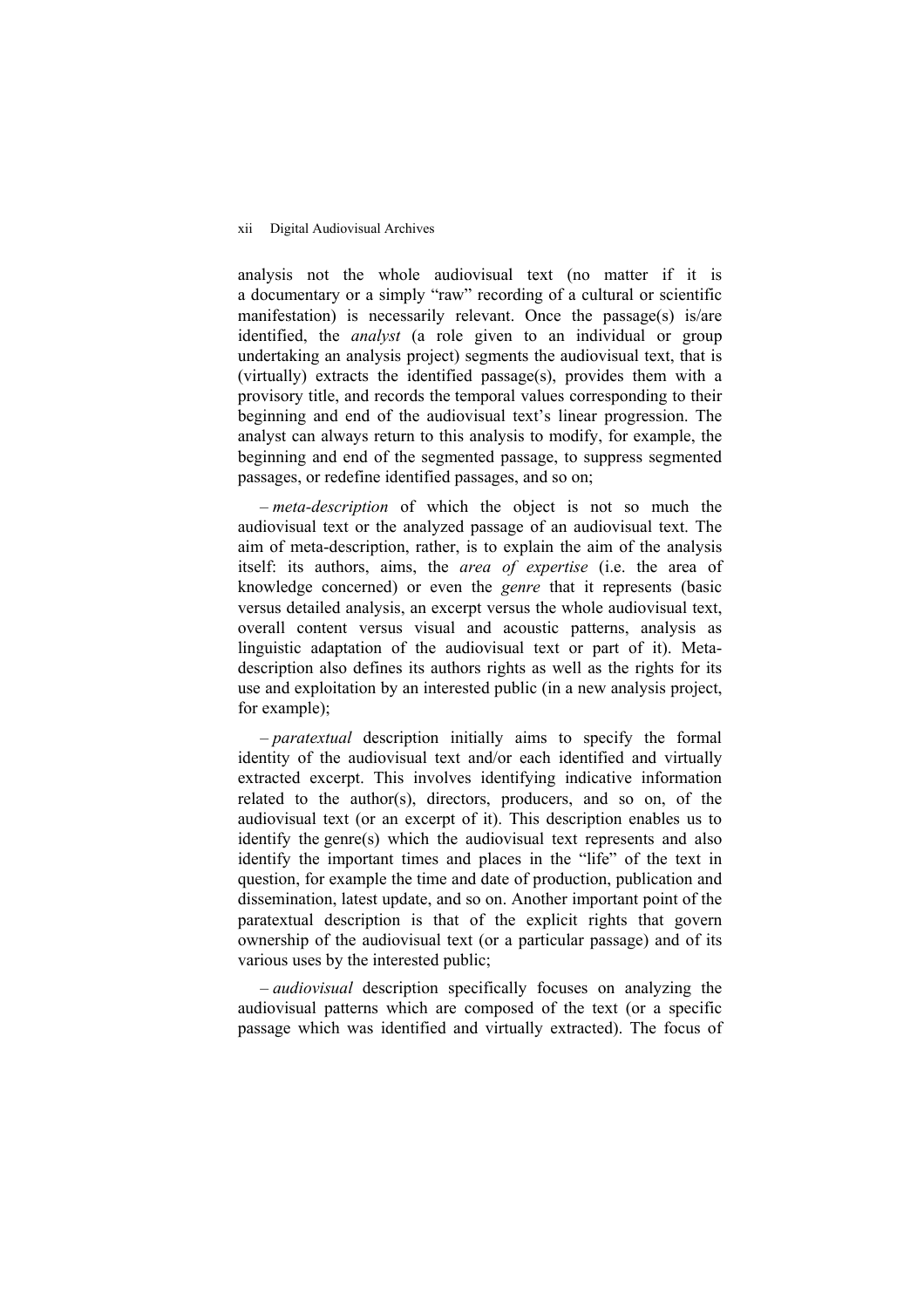audiovisual description, for example, ranges from recording of different frames in a filmed event to the sounds accompanying it or synchronization between "acoustic" and "visual" patterns;

– *thematic* description involves explaining the content conveyed by an audiovisual text which is being analyzed (or an excerpt of this) including thematized events or situations (i.e. the domain to which the text refers), discursive thematization strategies (i.e. the perspective in which an event or situation is being examined, the progressive development of a theme in the text etc.);

– *pragmatic* description – in the wider sense, has three objectives: 1) highlighting the potential interest, the potential value of a text (or a specific passage) for an audience and a context of use, 2) enriching the text (or excerpt of it) (via commentaries, bibliographies (including Web) suggestions etc.) in order to adapt the text to the needs and interests of a targeted audience and the specific constraints of a specified context of use, 3) producing, if necessary, an appropriate linguistic version of the audiovisual text (or an excerpt of it) for an audience that cannot understand, or fully understand, the text's language of production (in general, this involves text translation (not necessarily a literal or "faithful" translation) or producing a *linguistic version* of the text which is better adapted to the sociolinguistic register of the audience's language. Note that the pragmatic description ends where technical and authorial processing of an audiovisual text or corpus begins: pragmatic description, specifically analysis in general, does not focus on the audiovisual text's "materiality". Modifying the audiovisual text's "materiality" involves processing audiovisual corpora from a purely technical perspective ("trimming" collected audiovisual data, cleaning files, improving acoustic or visual quality etc.) or from an authorial perspective (displaying audiovisual data according to a specific scenario, with additional music and voice overs (production technique where voice is not part of the narrative), post synchronization of visual and sound patterns etc.) .

To enable everyone to carry out "their" analysis projects with this variety and richness of approaches, a small group of researchers and engineers working at ESCoM (*Equipe Sémiotique Cognitive et Nouveaux Médias* [Cognitive Semiotics and New Medias Lab]) at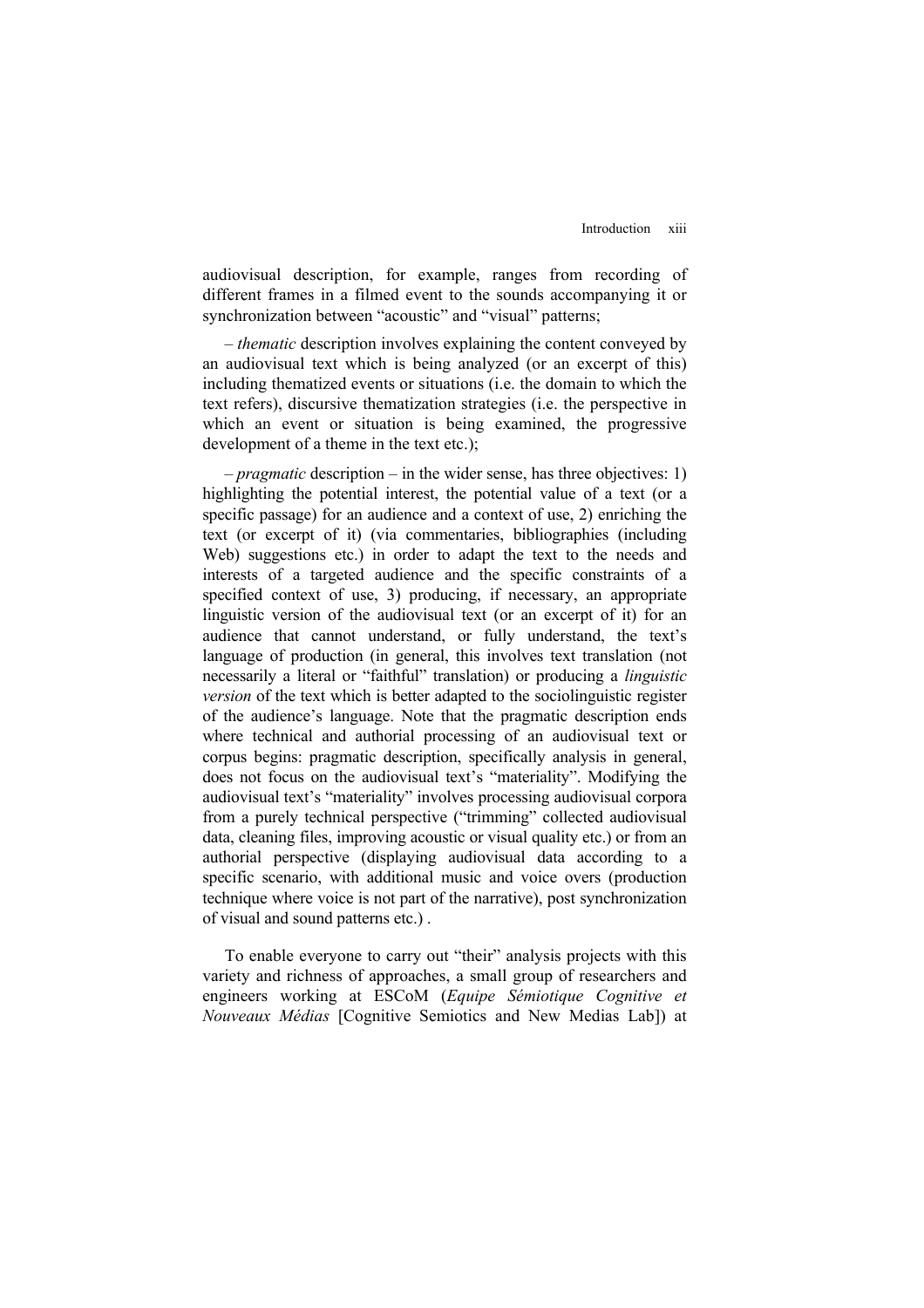## xiv Digital Audiovisual Archives

FMSH (Fondation Maison des Sciences de l'Homme)<sup>1</sup> in Paris have developed a sophisticated digital work environment called the *ASW Studio* in reference to the ASW-HSS (*Audiovisual Semiotics Workshop for analyzing corpora in Humanities and Social Sciences*) 2 . The ASW Studio is composed of several specialized workshops: the *Segmentation Workshop* (virtual) for audiovisual data, the *Description Workshop*, the *Publishing Workshop*, and the *Modeling Workshop* for the metalinguistic resources necessary for carrying out the analysis/description of the audiovisual data. The analysis of audiovisual corpora is carried out in the segmentation and description workshops presented in further detail in [STO 11a].

This book will develop the analysis of audiovisual corpora in further detail in terms of the *analysis projects*. Like any *project*, an analysis project of audiovisual corpora follows precise objectives, stages, and so on, (e.g. defining the project, analyzing the needs and project related audiovisual information that already exists, carrying out the project etc.) and is led by a person or team working in a given framework (social, community, institutional etc.).

We will examine the three types of analysis for audiovisual corpora which, in one way or another, explore new aspects and perspectives of production, dissemination, sharing, and enriching knowledge in an entirely digital context.

The first type of work relies on the creative reuse of audiovisual corpora which have often (but not necessarily always) been already analyzed and published (on a Web portal for example) to submit them to a new cycle of analysis and publication with a view to create new products or services from it (see [STO 99]) for specific audiences or fixed usage. This is carried out in what is presently known as

<sup>1</sup> "House of the Sciences of Man", (http://www.msh-paris.fr/en/foundation/missions). 2 ASW-HSS (*Audiovisual Semiotics Workshop for analyzing corpora in Humanities and Social Sciences*) is a research project by ESCoM/FMSH financed by the ANR (Agence Nationale de la Recherche [National Research Agency]) in France. Its reference number is: *ANR-08-BLAN-0102-01*. ASW-HSS began in January 2009 and will officially end in December 2011. For further details, visit the official Website of the ASW-HSS project: http://www.ASW-HSS.fr/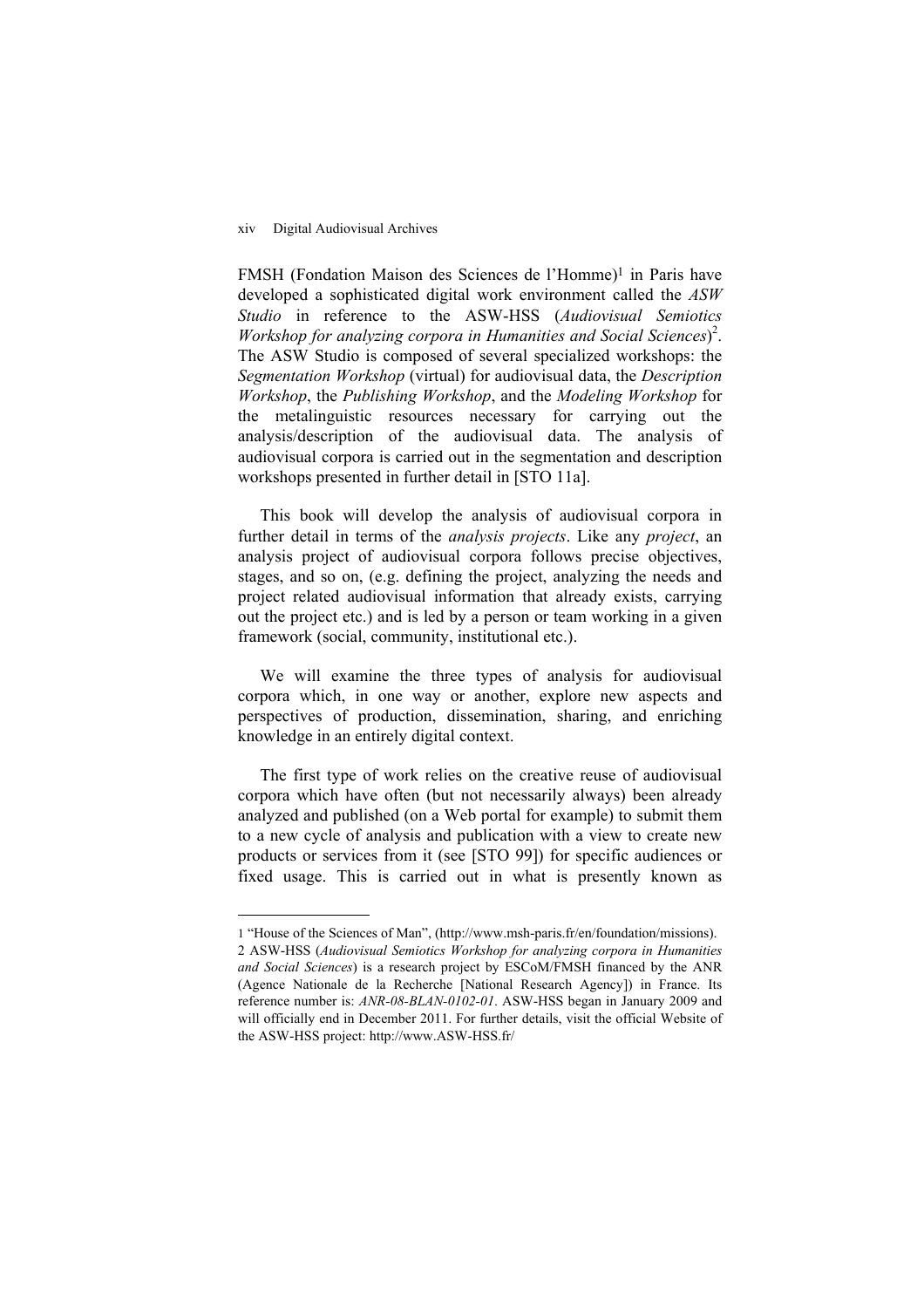*repurposing* or even *document reengineering*. Chapter 1 presents an analysis project focusing on a corpus which has already been published online based on *A Thousand and One Nights*<sup>3</sup> . Chapter 2 is dedicated to analyzing and re-analyzing corpora which have been partially published online focusing on the traditional production of bread in France and Portugal<sup>4</sup>. Chapter 3 examines different types of publications/republications which have proven particularly useful for experiments carried over a number of years at ESCoM in its Research and Development "Archives Audiovisuelles de Recherche" (Audiovisual Research Archives) program<sup>5</sup> (see [STO 11a] for further details), with support/help from a series of European and French research and development projects<sup>6</sup>.

The second type of research focuses on using the *ASW Studio* for creation of digital audiovisual and specialized geographically thematized corpora, as well as for analyzing and publishing (or republishing) data composing these archives. Chapter 4 describes an area of experimentation based on constructing and using Andean Quechuaphone communities. This area of experimentation is part of the European research and development program *Convergence* 7

<sup>3</sup> The audiovisual corpora are sourced from the AAR program ("Archives Audiovisuelles de la Recherche") [Audiovisual Research Archives] from the ESCoM Research and Development program, presented in further detail in [STO 11a]; see also the program's official Website: http://www.archivesaudiovisuelles.fr/EN/

<sup>4</sup> Parts of this corpus are also published on the AAR portal.

<sup>5</sup> The official site can be found at: http://www.archivesaudiovisuelles.fr/EN/

<sup>6</sup> This consists primarily of three projects; SAPHIR, LOGOS and DIVAS. SAPHIR ("Système d'Assistance à la Publication Hypermédia" [Assistance System for Hypermedia Publication]) is a French research project financed by the French ANR (Agence Nationale de la Recherche [National Research Agency]) and coordinated by the INA Recherche which began in 2006 and finished at the end of 2010. LOGOS is an acronym for *"Knowledge on demand for ubiquitous learning"*, a European research and development project financed in the 6th PCRD which began in January 2006 and finished in February 2009. DIVAS is an acronym for "*Direct Video & Audio Content Search Engine*" which is a European research and development project, which was also financed in the 6th PCRD beginning in January 2007 and ending in February 2009. For further details, see the glossary at the end of this book.

<sup>7</sup> *Convergence* is a European research and development project which will run from June 2010 to February 2013. It is coordinated by the CNIT (Consorzio Interuniversitario per le Telecomunicazioni [Interuniversity Consortium for Telecommunication]) in Rome and financed by the 7th PCRD, No. FP7-257123). The aim of the *Convergence*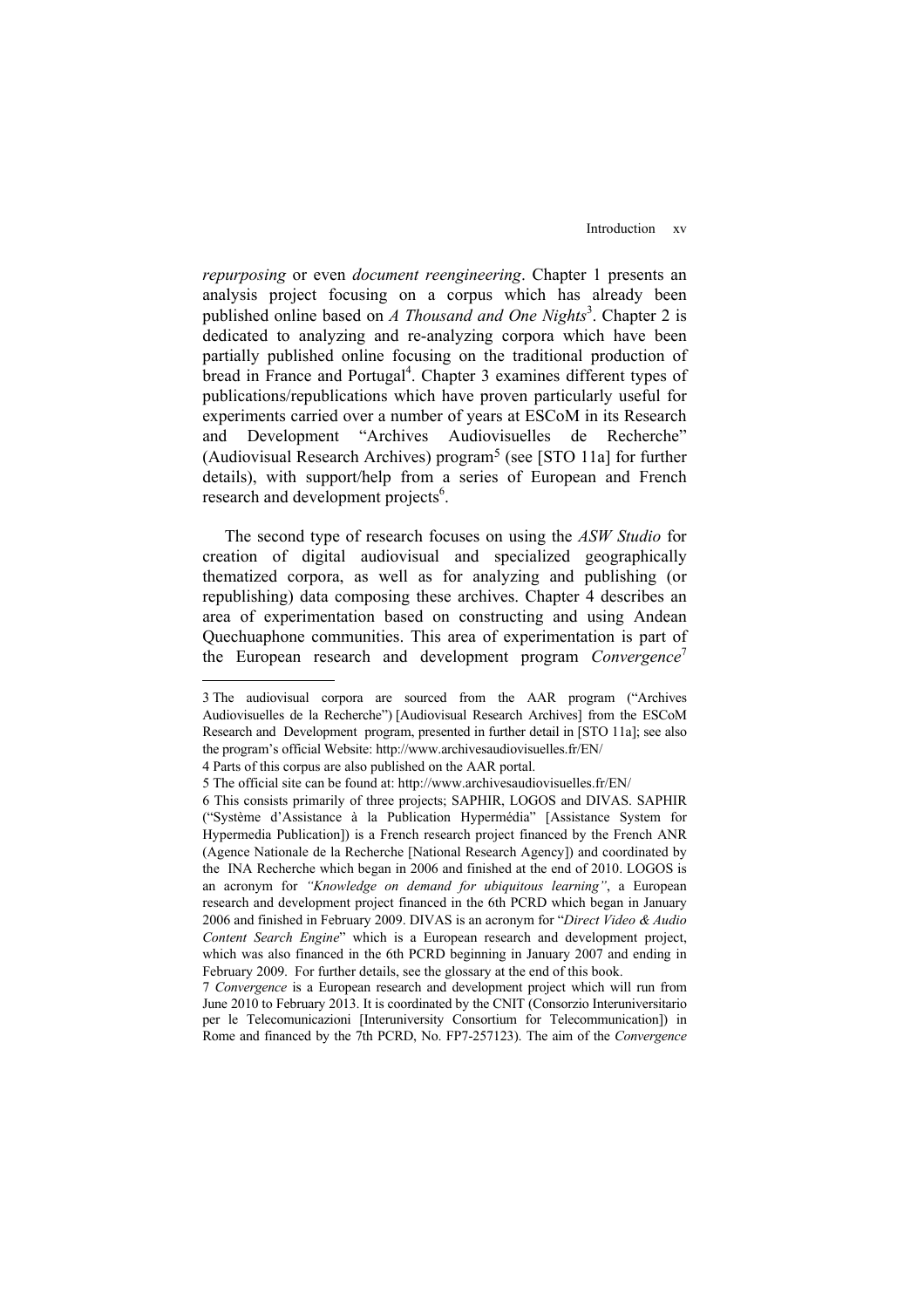## xvi Digital Audiovisual Archives

developing, among other things, technologies which enable us to trace all uses of digital data (such as a video) over the Internet. Chapter 5 describes an area of research in the ASW-HSS project based on creating an archive dedicated to cultural heritages (in this case, that of Azerbaijan).

The third type of research focuses on analyzing and publishing projects for audiovisual corpora using new possibilities presented by social networks, Web 2.0 or even mobile communications to better circulate, share and enrich previously analyzed and published audiovisual extracts. Chapter 6 examines case studies for publication and sharing of scientific information via *Facebook* and *Twitter.* Chapter 7 examines the importance of using dissemination platforms for digital data such as *YouTube*, *DailyMotion*, or *Vimeo*. Chapter 8 demonstrates how to use, in an analysis/publication project, "aggregators of Web 2.0 content" such as *Netvibes* or *scoop.it* or even research communities such as Louvre.fr. Finally, Chapter 9 explores the importance of "usage tracing" technology for digital data developed in the *Convergence* project by developing in a highly detailed and technical way, the area of experimentation examined in Chapter 4, including the diffusion of sensitive audiovisual content which documents the intangible heritage of Quechuaphone communities in Peru and Bolivia.

To conclude this examination, it should be emphasized that this book is the product of collective and interdisciplinary work converging "fundamental" and applied research, informatics, and human social sciences (specifically those of semiotics and linguistics). This has been led over a period of 10 years by a small team of researchers and

project is to enrich the Internet with a new *publication-subscription* service model focused around *content* and based on a shared container for each type of digital data, including people and real world objects (RWOs). This shared container, called a *Versatile Digital Item* (VDI) is a structured set of digital data and metainformation, identified in isolation (i.e. such as the URL on a Web page) and which includes the concept of a *Digital Item* defined by MPEG-21. The significance of ESCoM and the ANR program in this project relates to the fact that all uses of a video online can be traced via VDI technology. This opens up the possibility of circulating digital content and appropriating those that respect the rights of authors and owners. The official *Convergence* site can be found at: http://www.ict-convergence.eu/